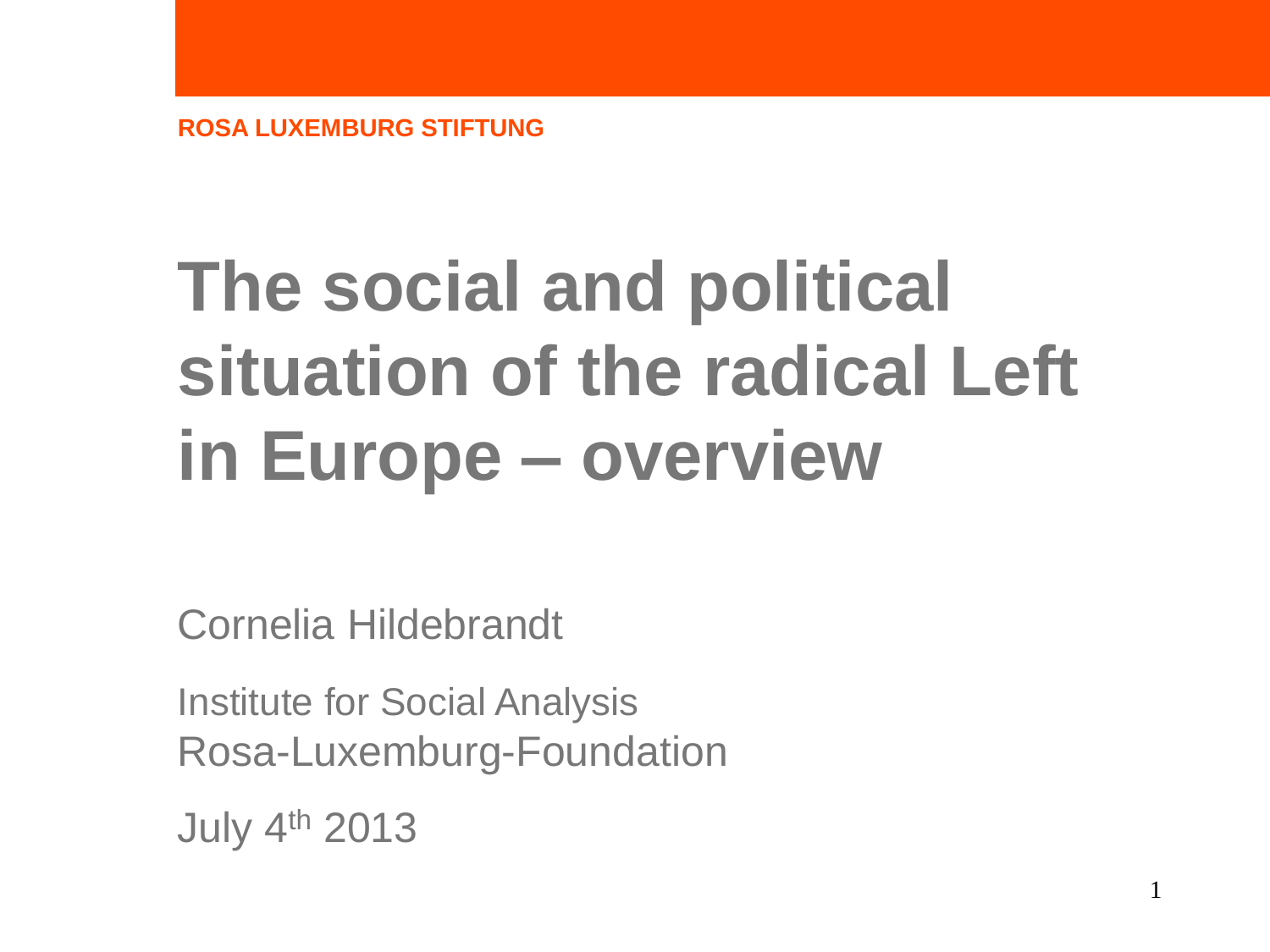# **Structure**

- **Preliminary remarks**
- **The economic and social development in Europe and** the different relationship toward the European Union – the Euro barometer
- **Short summary of electoral results in the European Union since** 2009
- **E** overview and selected results: 1. of the moderate leftwing parties 2. of the Green parties 3. of the extreme Right 4. of the radical leftwing parties
- What can be done The questions of a new vision of the European Union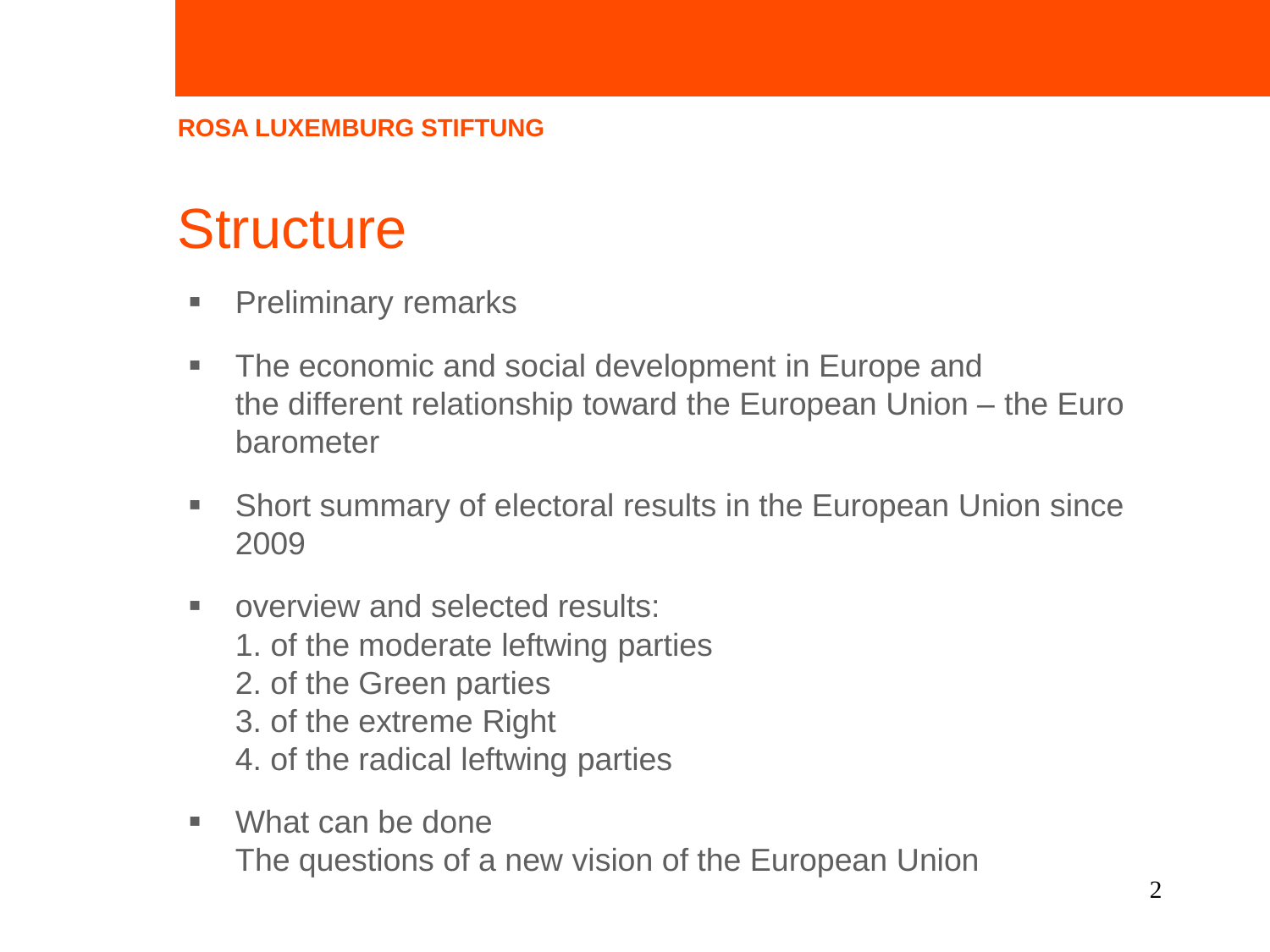# Preliminary remarks

- Via the crisis of the banking system the crisis of financial-market capitalism is transformed into a state debt crisis and further into a social and political crisis of the European Union.
- These crises are connected with sharp political crises of national governments, with political instabilities, especially in the Euro-zone. In 12 of the 17 Euro countries early elections were held. Political instabilities in Bulgaria, Czech Republic, Denmark, Greece, Portugal, Spain ….?
- Social protests haven' t led to a qualitative shift in the political balance of power. No major change in policy was achieved.
- The rejection of parties by social protest movements relates to left-wing parties as well. They are perceived as part of the established party system and are hardly in a position credibly to represent the participatory social protests at the political level.
- To an increasing extent European policy is internal policy of the EU countries. To be effective European and national policies must be interlinked. This is valid for left-wing resistance against austerity policies as well.  $\frac{3}{1}$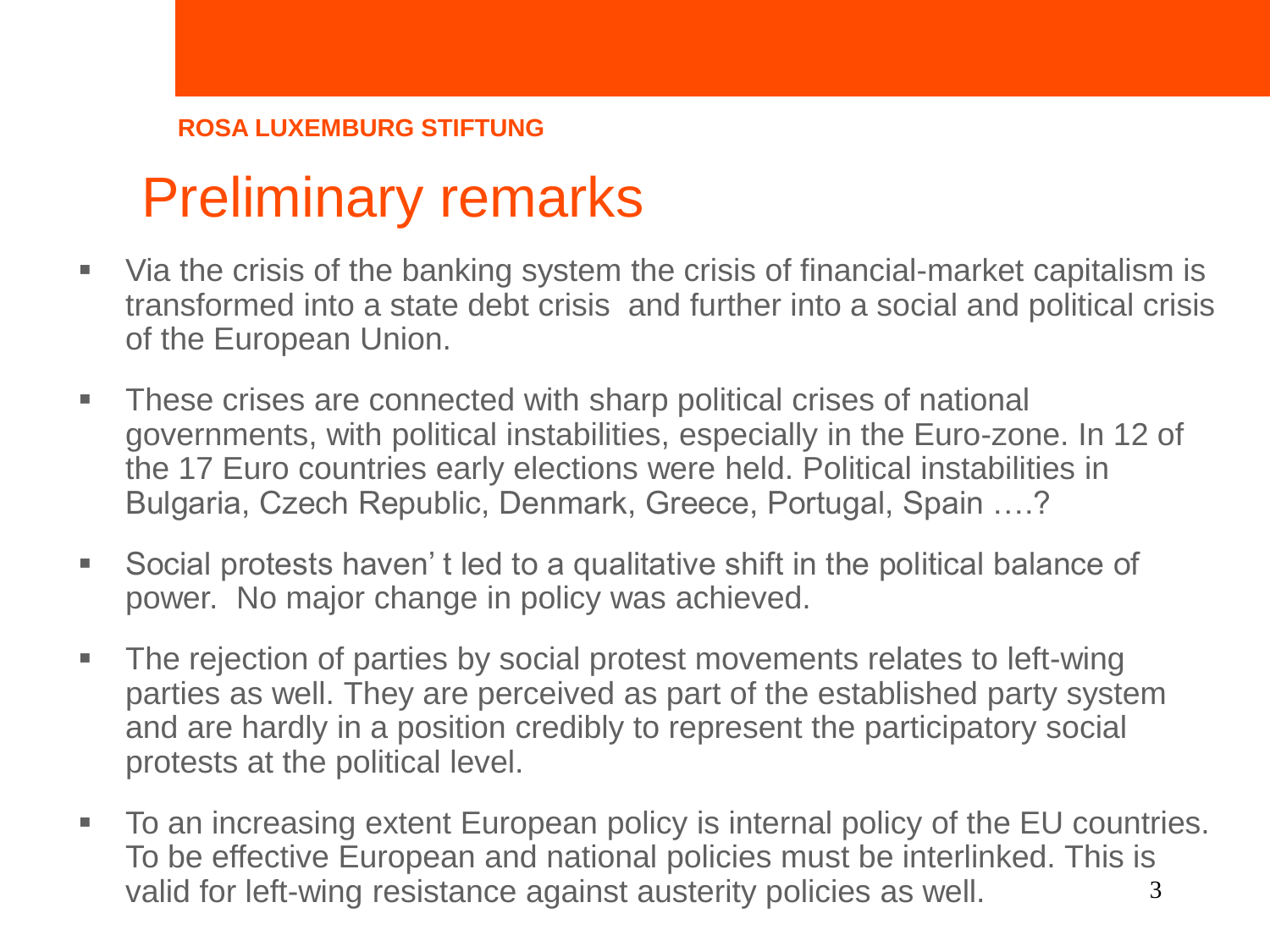### The economic development in the EU – some facts

- **In the 17 Euro countries:** GNP growth only 0,3% in 2012 Greece: - 4,4% (2011: -6,8%), Portugal: -3,3% (2011: -1,5%) Italy: - 1,3% (2011: +0,2%)
- **In the Euro-Zone**: unemployment rate: 12,2 %, in the countries of the EU in total: **26,8 million unemployed** (May 2013); among them 5,6 million young people; the highest unemployment rate in: 27% Greece, 27% Spain, 17,5% Portugal, over 14% in Slovakia, Latvia and Cyprus – in contrast: 6,4% in the Netherlands, 5,5% in Luxembourg, 5,4% in Germany and 4,5% in Austria (March 2013)
- **Spain**: Commitment to reduce the budget deficit to 63 % of GDP by tax increase and spending cuts of 13,5 billion Euro (in total 7,8 billion Euro savings 2013, value-added tax increased from 18 to 21%, pension cuts of 3,8 billion Euro and cuts of social income and minimum wages .
- **Greece**: since 2008 the economic output has decreased by 20%, a further decrease by more than 5 % is forecasted for 2013 ; since 2008 the wages have been reduced by 30 – 40%, the VAT have been increased to 23%. The unemployment-rate of young people is about 62.5 %. 4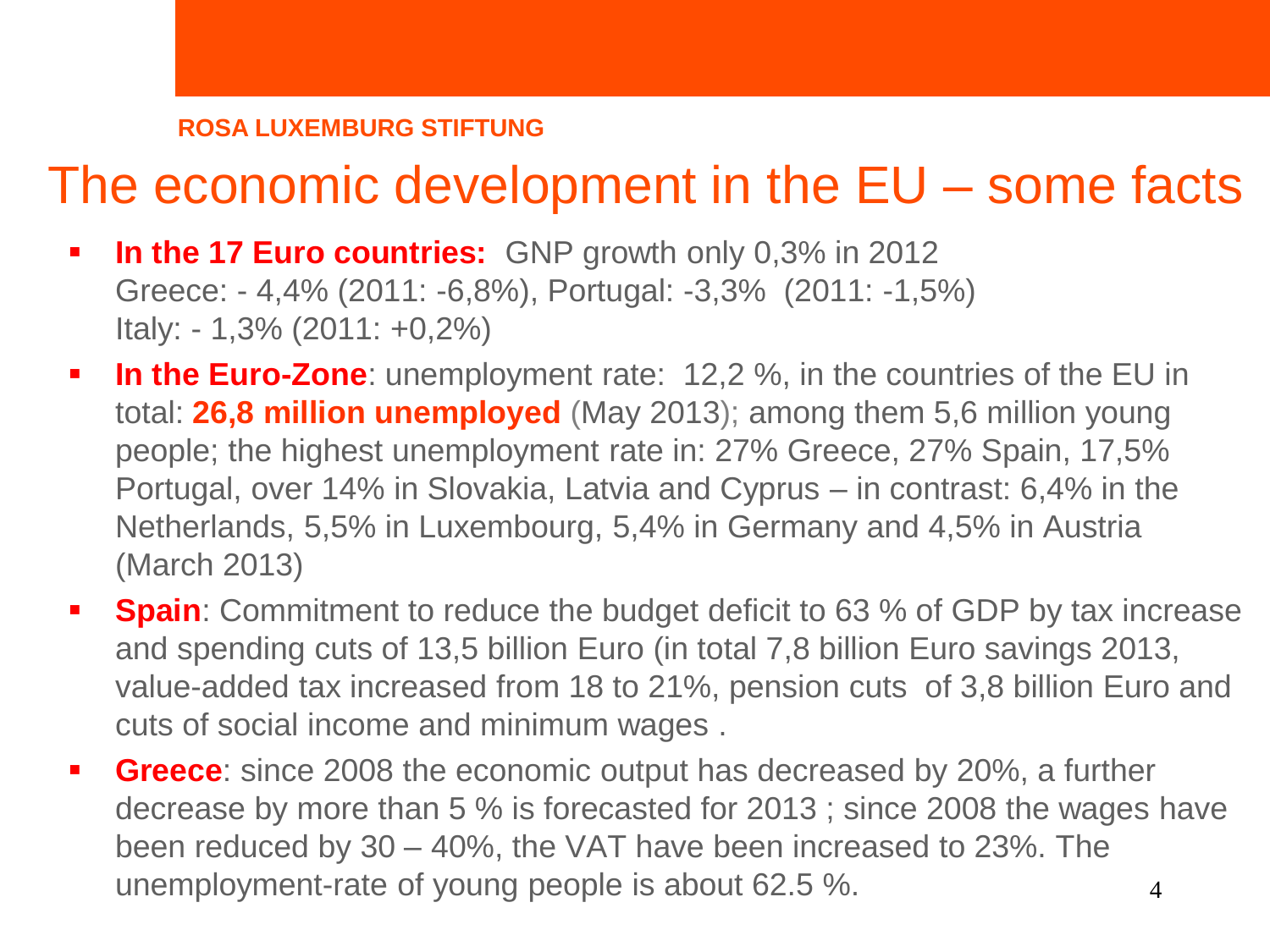# Facts of the Euro-Zone 2012/2013 overview

|                                             | <b>Greece</b>           | <b>Spain</b>    | <b>Portugal</b>       | <b>Italy</b>       | <b>Nether-</b><br><b>lands</b> | <b>Slovakia</b> | <b>France</b>    | <b>Germany</b>              |
|---------------------------------------------|-------------------------|-----------------|-----------------------|--------------------|--------------------------------|-----------------|------------------|-----------------------------|
| Real income in<br>2012                      | $-7,5%$                 | $-1,7%$         | $-6,1%$               | $-1,7%$            | $-0,6%$                        | $-0,6%$         | 0%               | 0,3%                        |
| <b>Costs 2010</b><br>2011, 2012             | 4,7,<br>3,1;<br>$-0,5%$ | 2,0;3,1<br>1,9% | $-0,9;1,4$<br>3,0%    | 1,6; 2,9<br>3,2%   | 1,0;0,9<br>2,5%                | 5,8;1,5<br>1,4% | 1,4;1,0<br>$0\%$ | 3,2;1,6<br>0,4%             |
| Unemployment<br>rate 3/2013<br>young people | 27,0%<br>62,5%          | 26,8%<br>56,5%  | 17,8%<br>42,1%        | 12,0%<br>38,5%     | 6,5%<br>10,4%                  | 14,5%<br>34,5%  | 11,0%<br>24,6%   | 5,4%<br>7,6%                |
| <b>VAT</b> rise                             | 18% -<br>23%            | 18%<br>21%      | since 2012<br>23%     | 2012<br>21%        | 19%<br>21%                     | 20%             | 19,6<br>21,2%    | still 19%<br>(2005:17)<br>% |
| Inflation rate<br>2012                      | 1,4%                    | 1,8%            | 3,1%                  | 3,8%               | 2,9%                           | 3,9%            | 2,6%             | 2,3%                        |
| Increase of<br>retirement age               | To 65                   | To 67           | 65 to 67<br>next time | To 67<br>next time | To 67                          | To 62           | <b>To 62</b>     | To 67<br>$\overline{5}$     |
| Poverty risk<br>2010                        | 21,4%                   | 21,8%           | 18,0%                 | 19,6%              | 11,0%                          | 13,6%           | 14,0%            | 15,8%                       |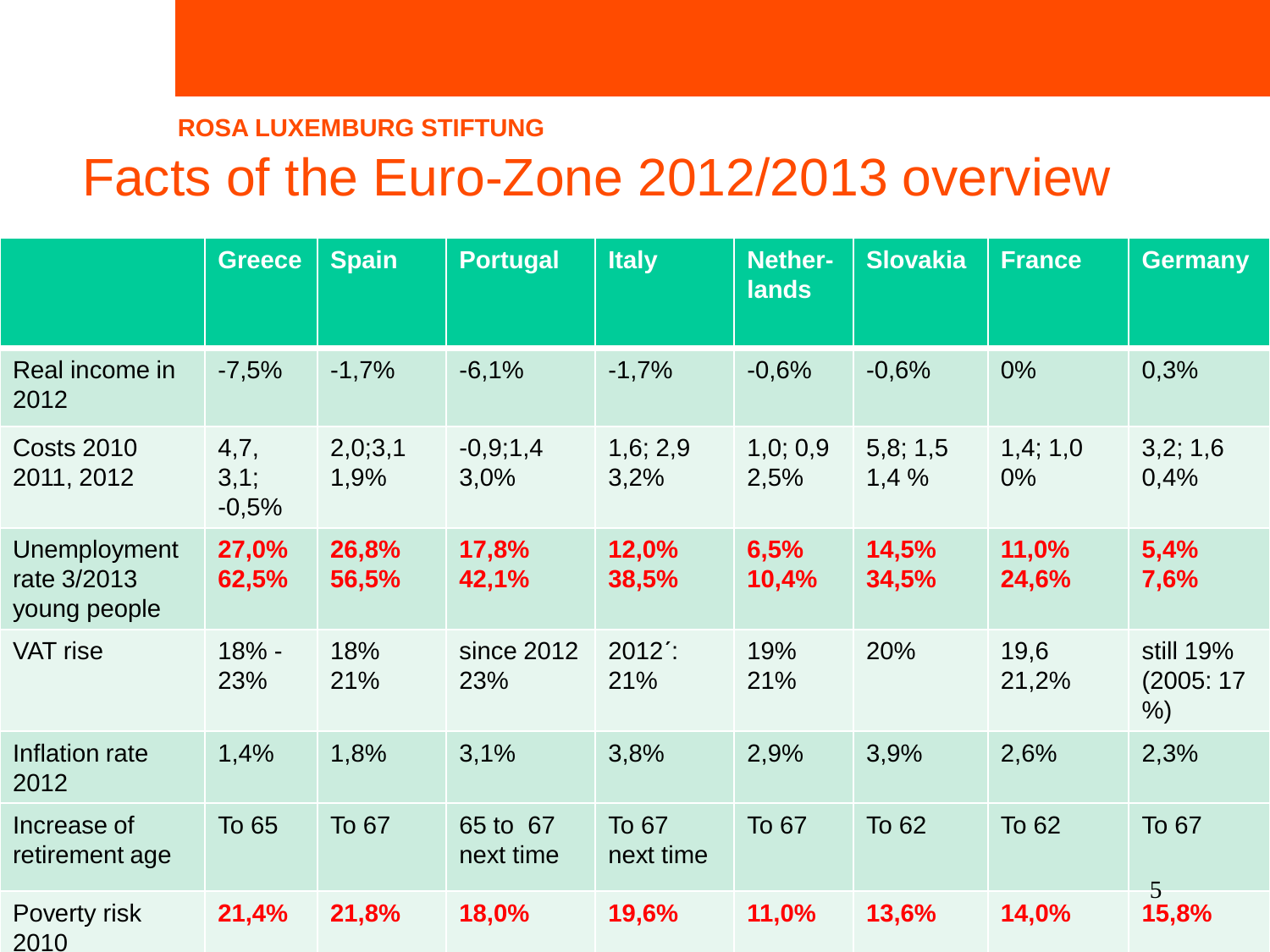How much confidence you have in the EU institutions, the National parliaments and national governments?



| 20<br>운          | $\overline{5}$<br>20<br>亡 | LO <sub>1</sub><br>$\circ$<br>Ō<br>$\sim$ | $\omega$<br>$\circ$<br>$\sim$<br>正 | w<br>N<br>≕ | $\tilde{}$<br>$\sim$ | $\sim$<br>$\sim$ | 8<br>$\sim$ | 8<br>0<br>∘<br>$\sim$ | Ō<br>o<br>$\sim$<br>d<br>− | o.<br>$\sim$<br>亡 | ጣ<br>Ō<br>$\sim$<br>∸<br>₽ | $\circ$<br>201<br>匞 | $\circ$<br>5<br>$\sim$ | ᄇ<br>⊣<br>20<br>屸 | $\overline{\phantom{0}}$<br>∘<br>$\sim$ | $\sim$<br>$\sim$ |             |
|------------------|---------------------------|-------------------------------------------|------------------------------------|-------------|----------------------|------------------|-------------|-----------------------|----------------------------|-------------------|----------------------------|---------------------|------------------------|-------------------|-----------------------------------------|------------------|-------------|
| EB <sub>52</sub> | EB63                      | EB64                                      | EB65                               | EB66        | EB67                 | EB68             | EB69        | EB70                  | EB71.1                     | EB71              | EB72                       | EB73                | EB74                   | EB75              | EB76                                    | EB77             | <b>EB78</b> |

Eurobarometer 78. Welle, Dezember 2012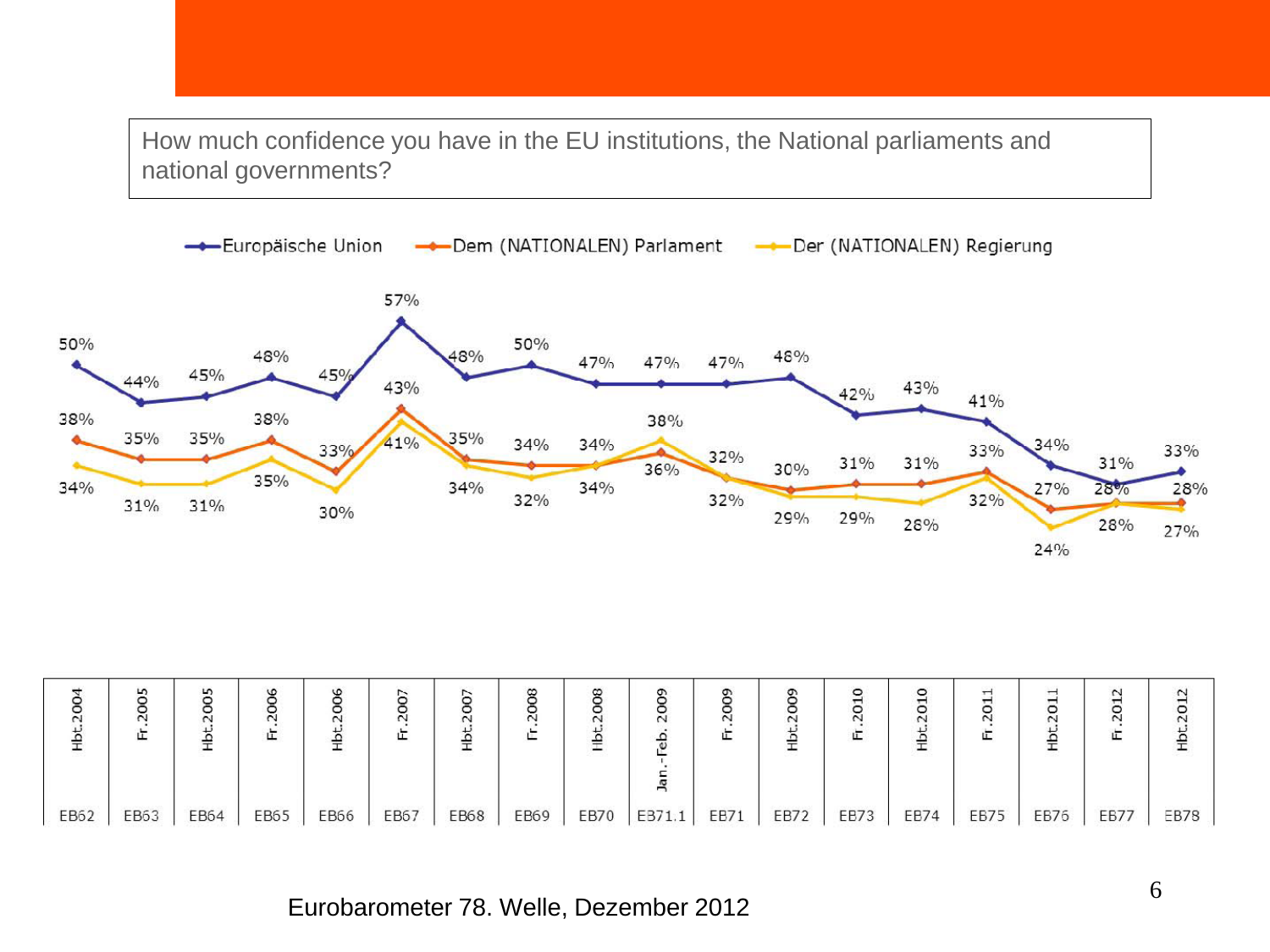# Critique of the crisis-politics from the Left

- Since 2011 inspired by the Arab Spring European citizens protested against the shifting of the burden of the crisis on the socially disadvantaged, against the destruction of the European social model and against the weakening of democratic rights and freedoms.
- On March 2 2013 in **Portugal** demonstrated 1,5 Mio. Portuguese (15 % of the whole population) demanding the abdication of the government (15% of Germans = 12 Mio.)
- On March 29 2012 was the biggest general strike supported by social movements and trade unions in **Spain** – in the end of 2012 followed the march on Madrid with more than one hundred thousand people
- Last year were many mass-demonstration in **Greece**, and on October 8 the 4th general strike was organized
- On the September 30 2012 more than 80.000 people demonstrated in **Paris** against the austerity policy of the socialist government of Francoise Hollande
- 2012: About 40.000 demonstrators demanded in **Germany** the redistribution of wealth from the top: Umfairteilen! 20.000 demonstrated by blockupy 2013 – a signal
- On the November 14 2012 for the first time a **transnational-general strike** was organized in Portugal, Spain, Greece, Cyprus and Italy – a new step for the European organizations

#### **But only 15.000 people joined the European Action Day in March 2013,**

160 Organizations, include trade unions, NGOs, social movements and political actors came to the Alter Summit to Athens -  $1.500 - 2.000$  people demonstrated  $7$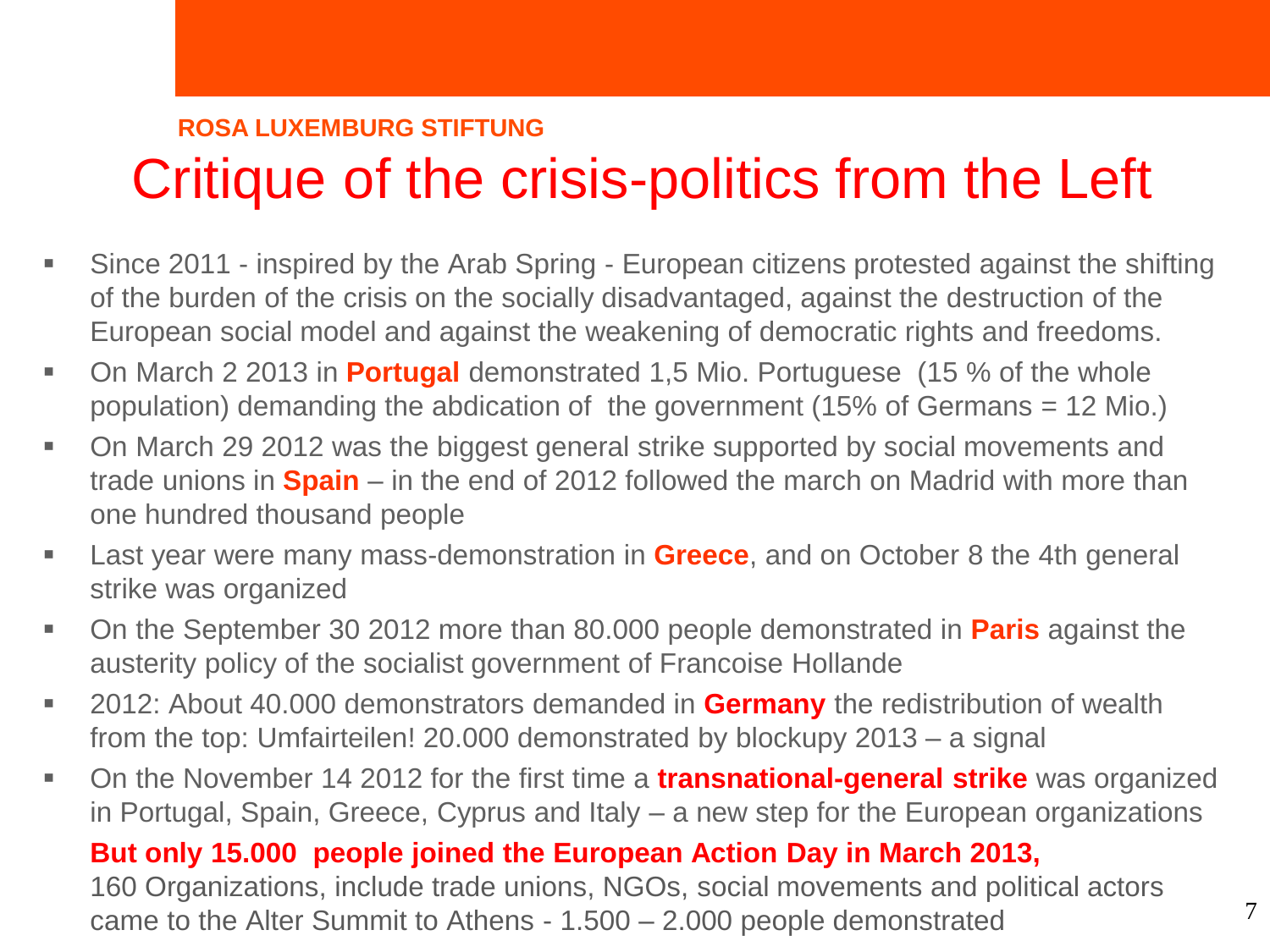# Critique of crisis- and EU-policy from the Right

- **Right-wing EU criticism** is expressed as a national or nationalistic policy orientation with elements of chauvinism and radical-populist criticism of the EU. The radical Right is united in the fundamental rejection of the Euro and political union of the European Union.
- **Hungary**  January 2012: more than 100.000 people demonstrated for the Orbán government on the streets against the European Union. The separation of powers in Hungary is more and more dissolved, the freedom of press became limited
- **Greece**: In polls the fascists of the Golden Dawn are at 11%. In the last days 2013 to f a new Anti-Euro-Party was formed: the "Greece democratic vive-stars-movement: aiming: 1) against the EU-Memorandum; 2) demanding the return to the Drachme; 3) supporting a national growth policy; 4) defending national dignity and 5) social justice (5- Stars-Beppo Grillo: environment, development, , water, internet and transport)<sup>[\[](http://de.wikipedia.org/wiki/MoVimento_5_Stelle)</sup>Italy: Lega North will organize a network of Euro-skeptical parties with the aim to build a European parliamentary group for a Europe of peoples and regions in 2014 after the European Parliamentary Elections together with the FPÖ
- **Germany**. in February 2013 a new conservative anti-Euro-party was founded with the aim of an orderly exit from the euro zone for economically weak countries and the relaunch of national currencies.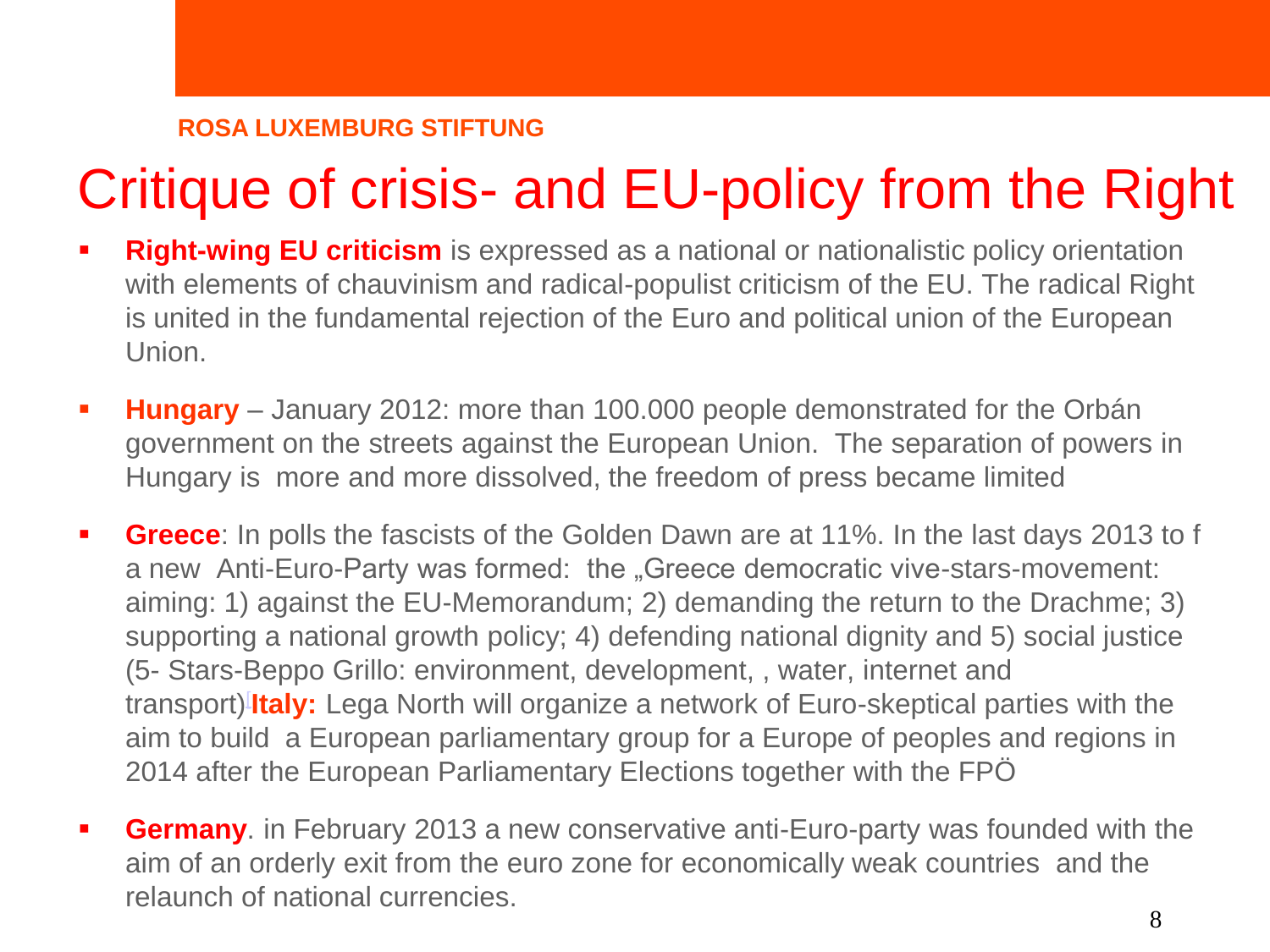# Parliamentary Elections between 2010 - 2013

- Between 2010 2012 parliamentary election in 17 countries in the EU were held. In 12 countries, there were – among them in 9 countries in the Euro-zone – early elections or Rebuilding of governments as Italy 2011
- in all countries (with the exception of Belgium) the reasons of early elections were the disputes over austerity measures dealing with the crises of the banking system and the state-debt crisis
- The political instability in the Euro zone is increasing for example in Greece, Italy, Spain, Portugal and Bulgaria
- The parliamentary elections present a very heterogeneous picture: under the pressure of the austerity measures parties in office were defeated or have resigned. Italy– replacement of the government in 2010, resignation and early elections in Czech 2010 Greece 2011 and 2012, Ireland 2011, Italy 2011, Latvia 2011, Slovenia 2011, Spain 2011, Poland 2011, Portugal 2011, Slovakia 2012, Netherlands 2012,
- In part: increasing political polarization of the electorate as in Greece or the break-down of parts of the party system like in Italy

In 2013 – new trend?

- Development of new anti-parties: Palikot party in Poland, Beppo Grillo in Italy, pirates in **Germany**
- Formation of new euro-skeptic parties as in Germany: AfD or in Greece: 5-starsmovement 9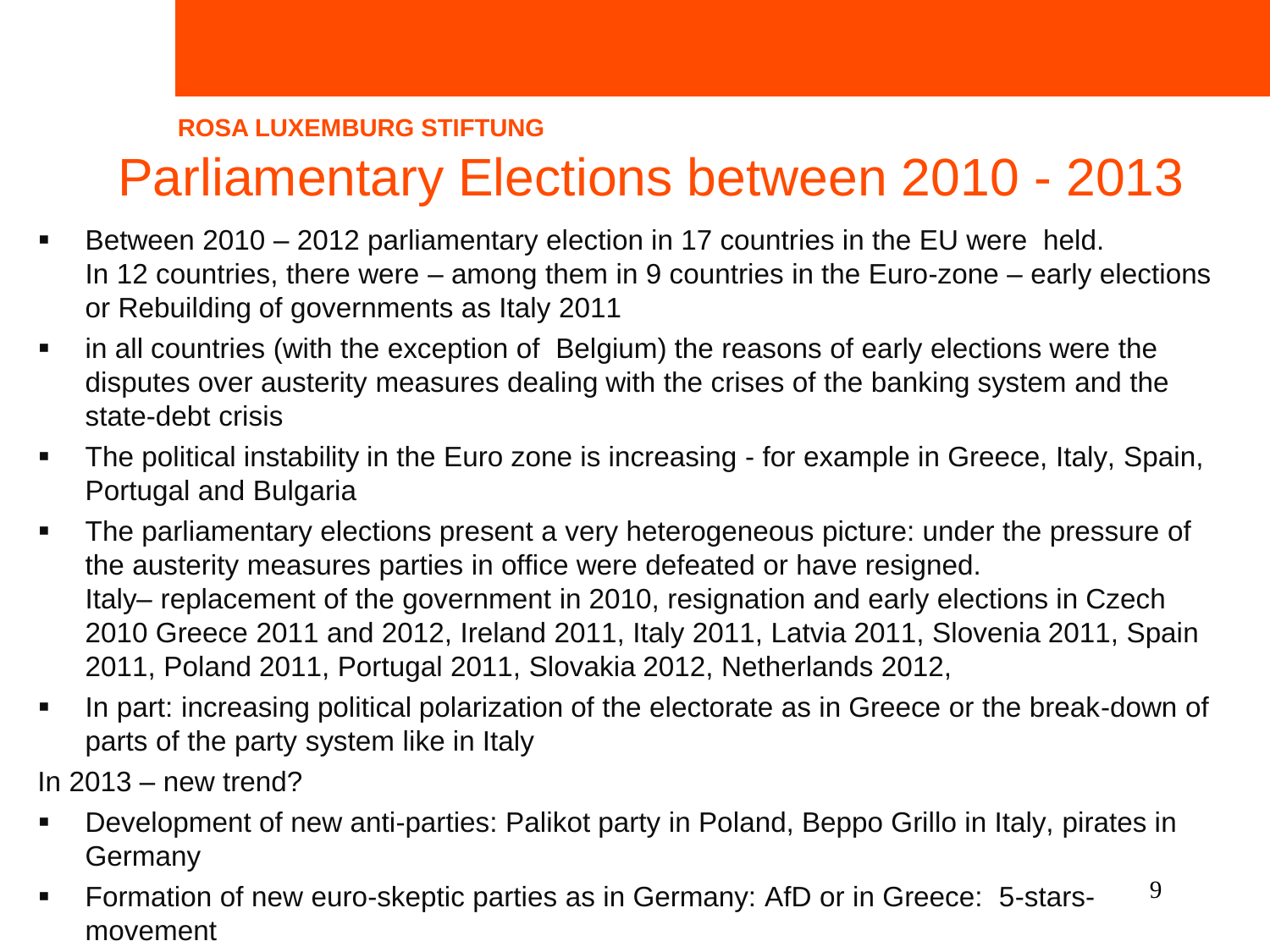# Parliamentary election result of the moderate Left

- In 2009 in only 7 countries the social-democrats were in government, in 2012 11 including the social-democrats as part of a larger coalitions
- **Stable electoral turn-out:** Denmark: 24,8% 2011 (−0,7% to 2007) Social Democrats – minority government, Belgium: 13,7% (+2,84% to 2007), Latvia 2011: 28,4% (+2,4%), Finland: 19,1% (-2,3%)
- **Increasing electoral turn-out**

**France** presidential elections 2012: Socialists 28,63% parliamentary elections 2012: **Socialists 2012: 39,25% (+4,62% 2007)**

- **Slovakia** 2012: 44,4 **(+9,6%** to 2010**); Netherlands** 2012: 24,84% **(+5,21%) Ireland** 2011**:** 19,4% **(+9,35), Estonia:** 17,1% **(+6,5%** to 2007**), Lithuania:** 18,4% **(+6,4%)**
- **loss of voters and loss of governmental power : Greece PASOK:** Mai 2012 13,2%, June 2012: 12,3%, **Oct.. 12: ca. 4,5% Poland** 2011 8,2% (-5,0%), **Portugal:- 8,51%, Slovenia : -20%** (decrease from 30,5% to 10,5%), **Sweden 2010:** 30,7% **(-4,3%), Spain** 2011**:** 28,76% **(-15,9%) UK** 2010**:** 29% **(-6,2%),**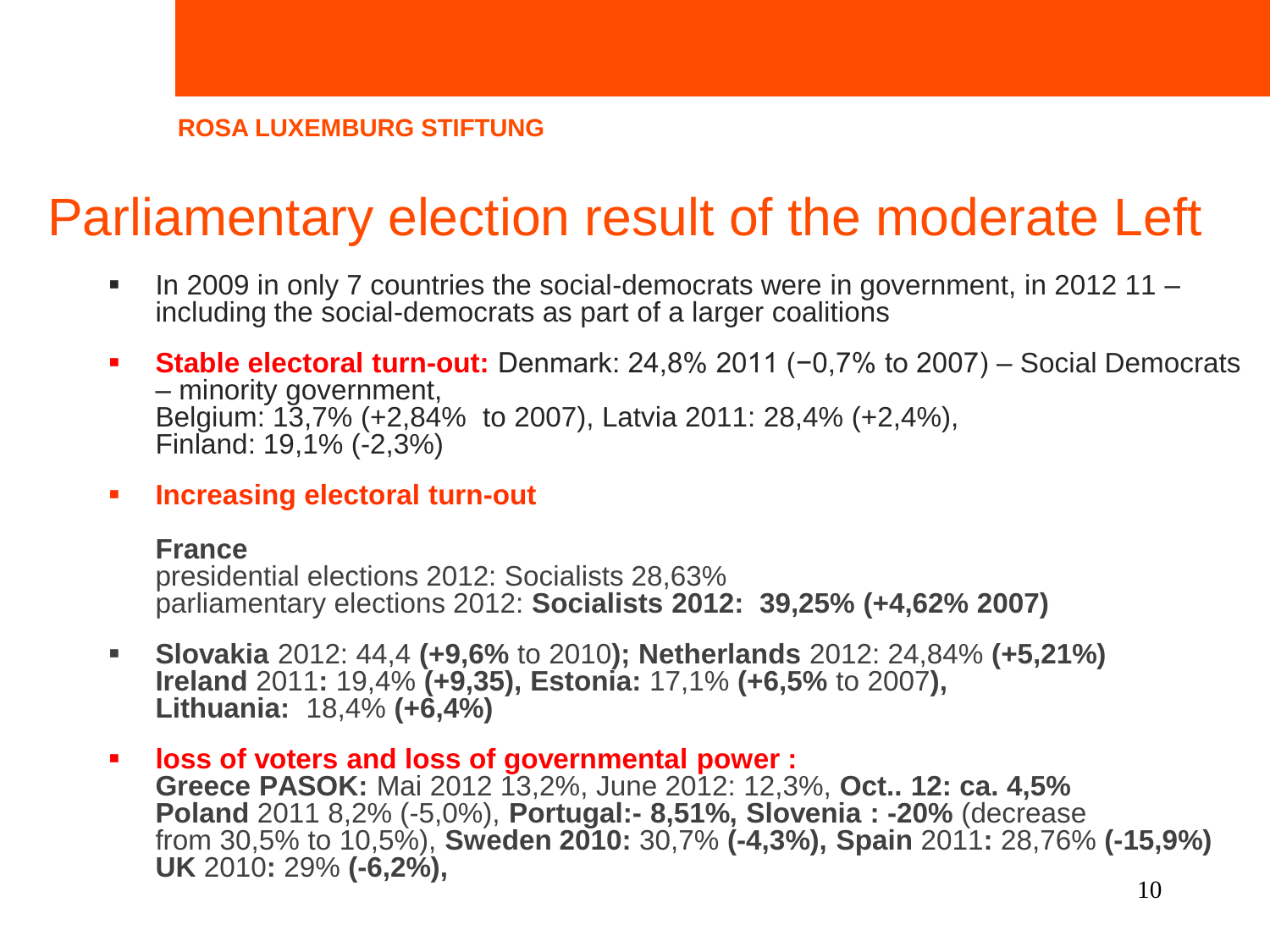# Electoral results of the Green parties

|                             | Belgium:                           | 2009: 7,71% | 2010: Ecolo 4,8%, Groen! 4,38% |
|-----------------------------|------------------------------------|-------------|--------------------------------|
| $\Box$                      | Estonia:                           | 2007: 0,5%  | 2011: 3,8% +3,3%               |
| $\overline{\phantom{a}}$    | Finland:                           | 2007: 8,5%  | 2011: 7,3% -1,2%               |
| $\mathcal{L}_{\mathcal{A}}$ | France:<br>presidential elections: |             |                                |
|                             | parliamentary elections            | 2007:       | 2012: 2,31%                    |
|                             |                                    | 2007: 3,25% | 2012: 5,46% +2,4%              |
| $\blacksquare$              | <b>Netherlands</b>                 | 2010: 6,67% | 2012: 2,33% -4,34%             |
| $\blacksquare$              | Sweden                             | 2006: 5,2%  | $2010:7,3\% + 2,1\%$           |

were the radical leftwing parties are highly fragmented or insignificant the Green parties are relatively strong. In 2010, the Greens got over 4% Belgium, in Hungary (LMP) 7.4%, in Estonia 3.8% in 2011, in 2009 the Greens got 11% of the popular vote. In opinion polls in Austria the greens get currently about 13%.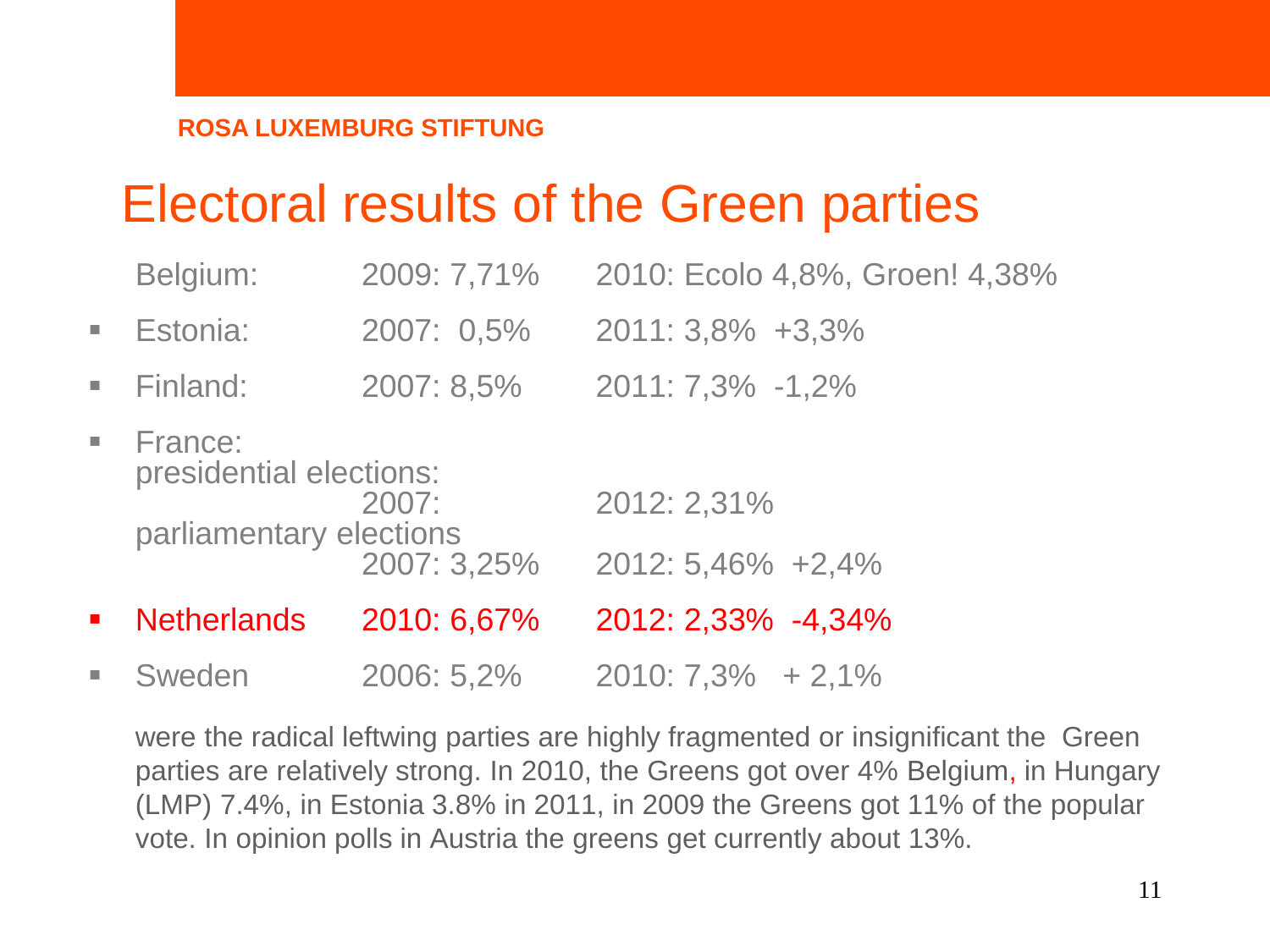# Electoral results of the radical Right

- **Belgium**: 2010: 7,76% (-4,23% 2007)
- **Denmark:** 2011: Dansk Folkeparti (DF), (right-wing-populist) 12,3% ( −1,6% 2007)
- **Finland:** 2011: True Finns 19,1% (right-wing-populist) ) 19,1% (+15%)
- 

**Greece:**<br>May 2012: May 2012: ANEL 10,6%, Chrysie Avgas 7,0%, LAOS: 2,9% = 1,2 Mio. voters<br>June 2012: ANEL 7.5%. Chrysie Avgas 6.9%. LAOS 1.6% ANEL 7,5%, Chrysie Avgas 6,9%, LAOS 1,6% survey (October 2012) ANEL 7%, Chrysie Avgas 14% (50 % of the police men of the special forces voted for the Chrysie Avgas 2.

#### **France**:

presidential elections 2012 Front National 17,9%<br>parliamentary elections 2012 Front National 2012: parliamentary elections 2012 Front National 2012: 13,6% (+9,31% 2007)

 **Latvia**: national conservative **Nationale apvienība "Visu Latvijai!"** 13,9% (+6,2% to 2007)

12

#### **Netherlands**: right-wing-populist Partij voor de Vrijheid 2012 10,08% (-5,37% to 2010)

- **Sweden:** right-wing-populist **Sverigedemokraterna** 2010 5,7% (+2,8%)
- **Hungary**: Jobbik 2010: 16,67% **Bulgaria**: ATAKA 7,3% in 2013 (-2%)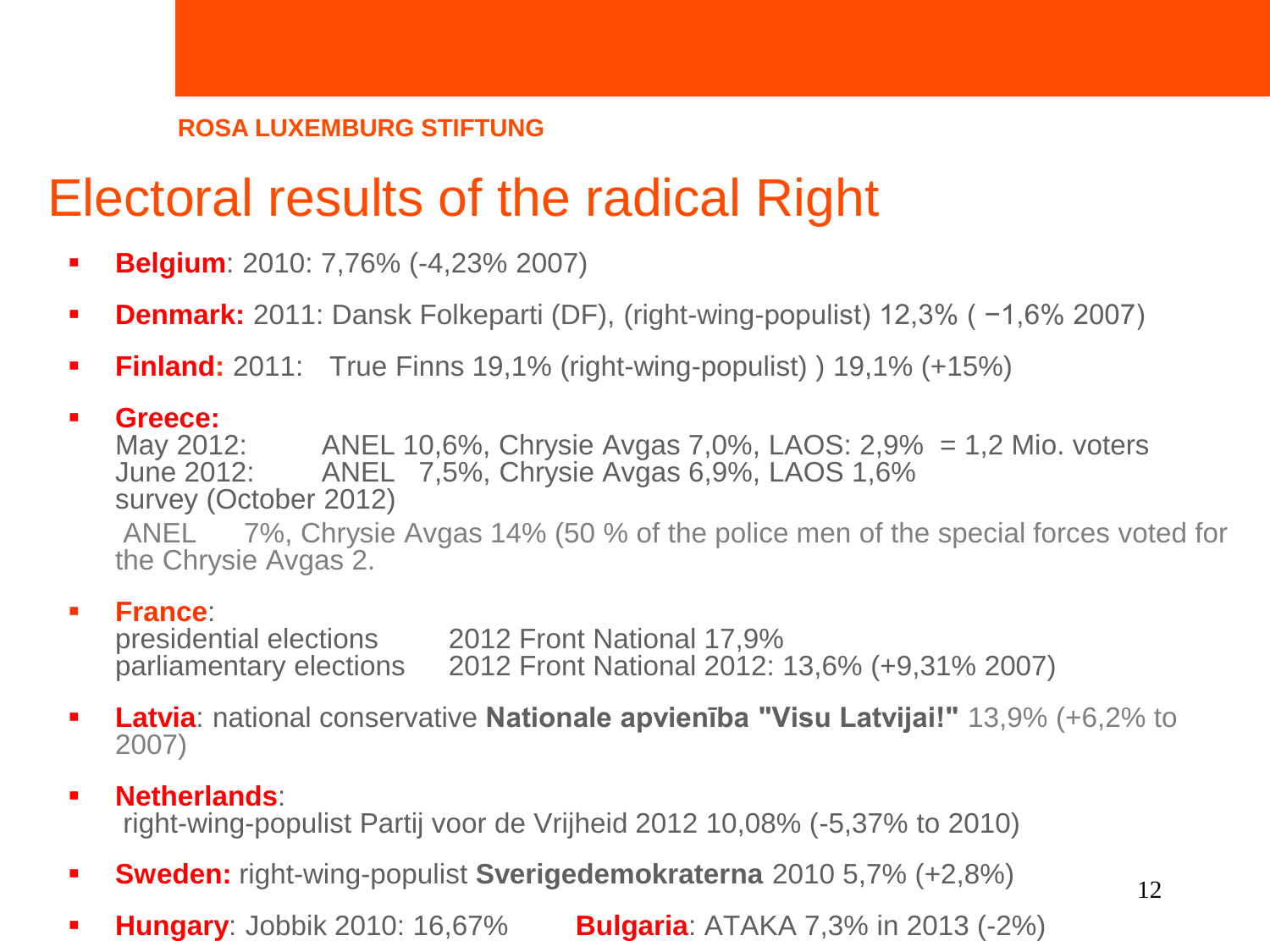### Electoral results of the radical Left

 **Sweden** 2010: Vänsterpartiet : **5,6%** (-0,3%) **Denmark 2011**: Enhedslisten (EL) from 2,17 in 2007 to **6,68**  Socialistisk Folkeparti (SF) lost from 13,4 to **9,2** social democrats minority government supported by the red-green Enhedslisten **Finland**: Left alliance (VAS) 2011: **8,1%** (-0,7% 2007) center-left – six-party-coalition since 2011

#### **Greece**:

May 2012: **SYRIZA 16,8%,** KKE 8,5%, DIMAR 6,1% June 2012: **SYRIZA 26,9%,** KKE 4,5%, DIMAR 6,3% larger three party coalition **France**:

presidential election 2012: **Front de Gauche 11,1%** parliamentary election 2012 **Front de Gauche 6,91%**

- **Netherland:** SP 2012 9,65% (-0,17%) in the polls 2 weeks before the election over 20%, but only a half of that in election, **Ireland**: Sinn Fein 2011 **9,9%** (+3,0%) **Spain 2011**: Izquierda Unida (IU) from 3,77% in 2008 to **6,92% Portugal 2011:** Bloco from 9,81 in 2009 to 5,17% 2011
- **Cyprus 2013**  presidential election: the candidate of the AKEL lost the race with the candidate of the conservatives
- **In 14 countries of the EU is the radical Left no important – without social and political function** 13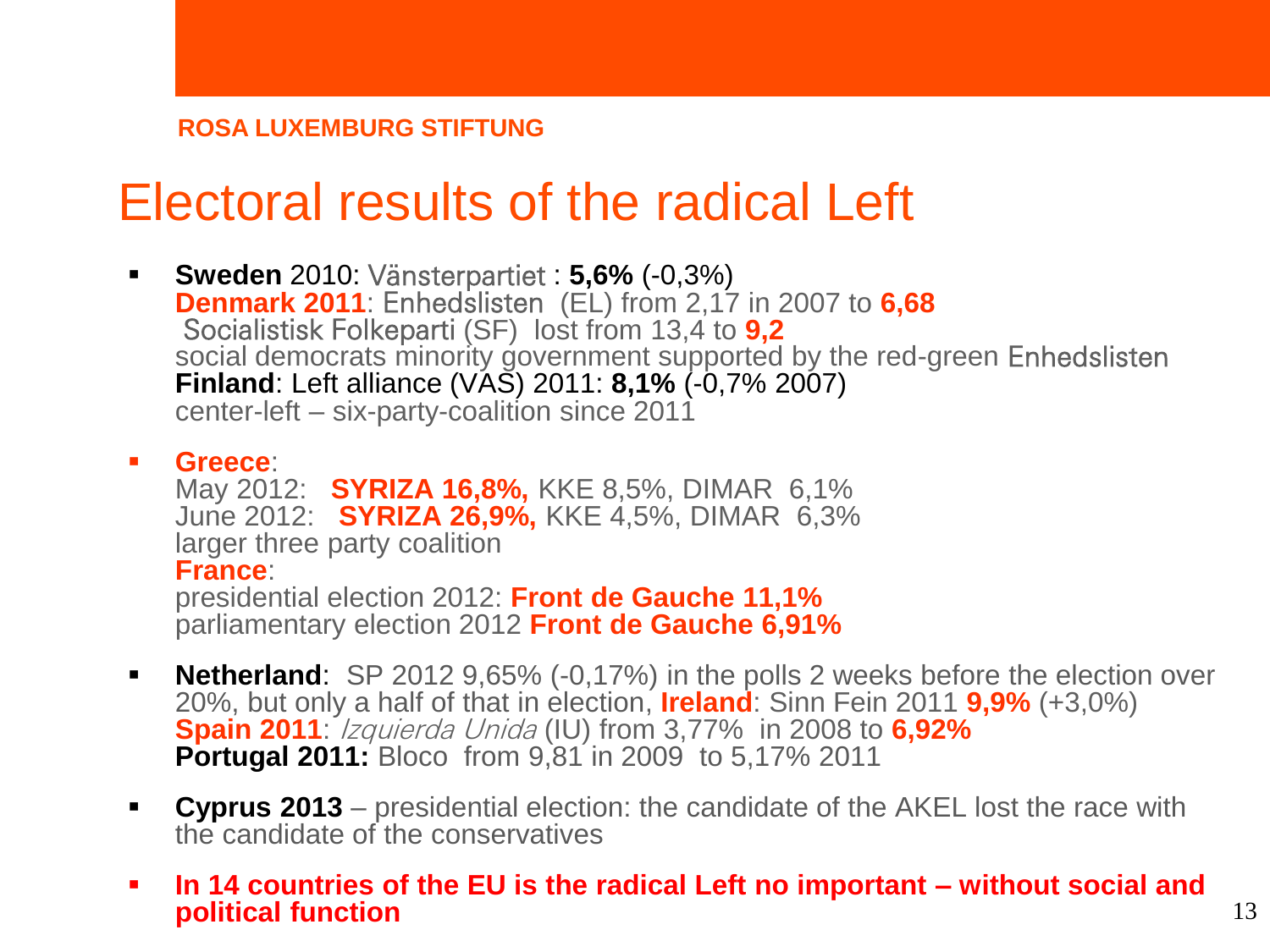# Demands of the Left

- Demands for democratization of the political system and in the society e.g. change of electoral law (Italy, Spain, Portugal)
- Renegotiation of conditions of the European and international support to solve the crises and end of austerity measures destroying the conditions of growth and social stability
- **Example 2** legal action against the austerity measures at the level of the constitutional court
- **Investment program for employment and social growth**
- **Minimal income of 60 % of the average income in each of the European** countries
- **EXECT** Labor law restricting precariousness (subcontracting and temporary employment)
- **Expansion of public services, programs to reduce youth unemployment,** support of affordable housing and energy, measures of poverty reduction

Problem: the Left parties have the same demands as the left-wing social movements but the movements stay distant to the parties  $\overline{\phantom{a}}_{14}$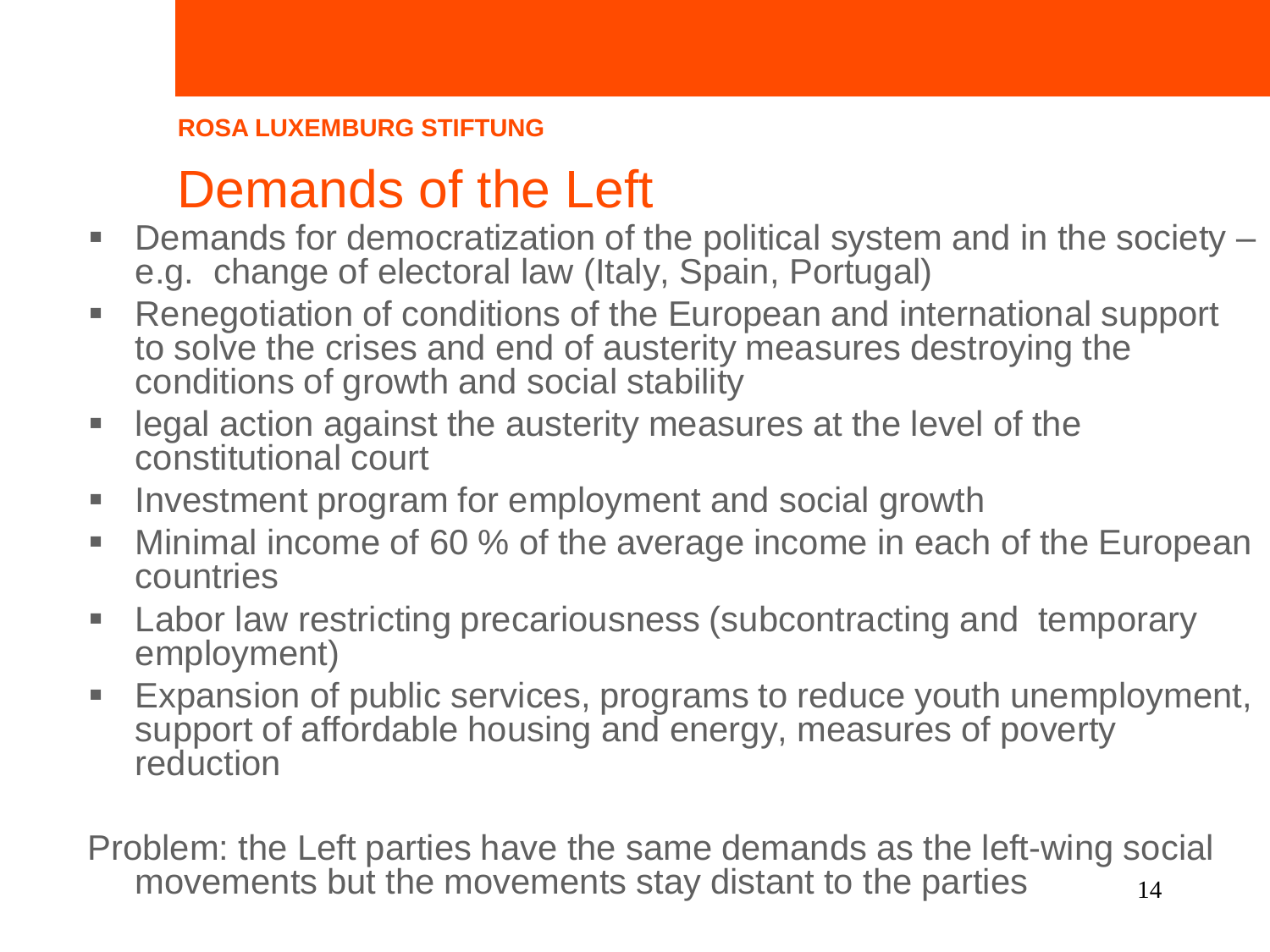# some problems of the radical left-wing parties

- the distance of the political system and the political parties concerns the radial leftwing parties too.
- $\blacksquare$  In the view of the Left in Europe describes the real problems and conflicts but the don't have a solutions and the most of them have political power.
- In the current crisis is the social question combined with the crisis of the Euro Union and in this question is the radial Left to split.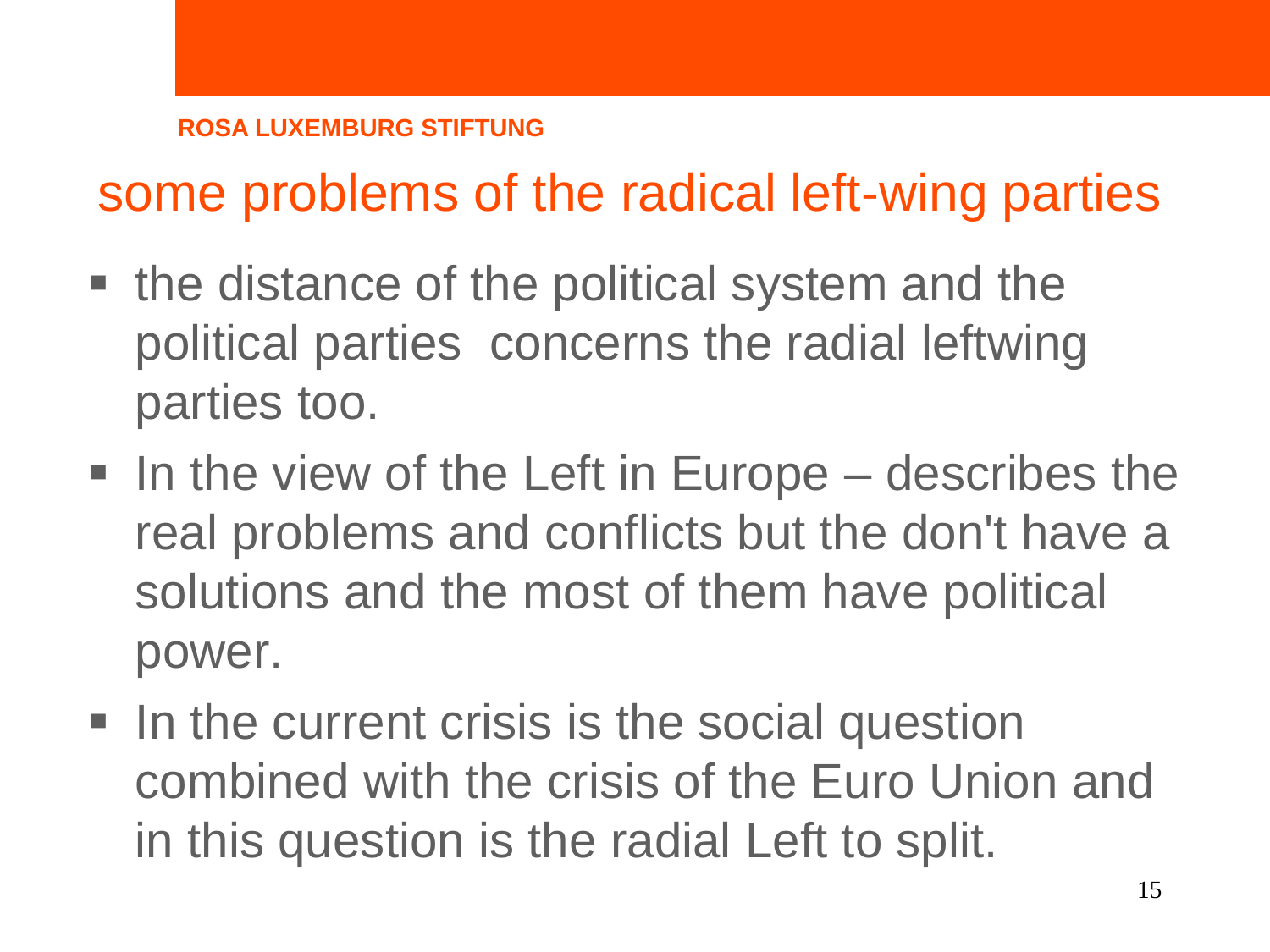### The Left is successful if it

combines the national and European struggles *in* the existing structures with struggles to change these structures – struggle for a double transformation



#### The Left needs:

A new attractive left-wing "story" for Europe, an alternative project capable of counterhegemony aiming at a social-ecological transformation for a solidarity society, new forms of participatory organization and coalitions

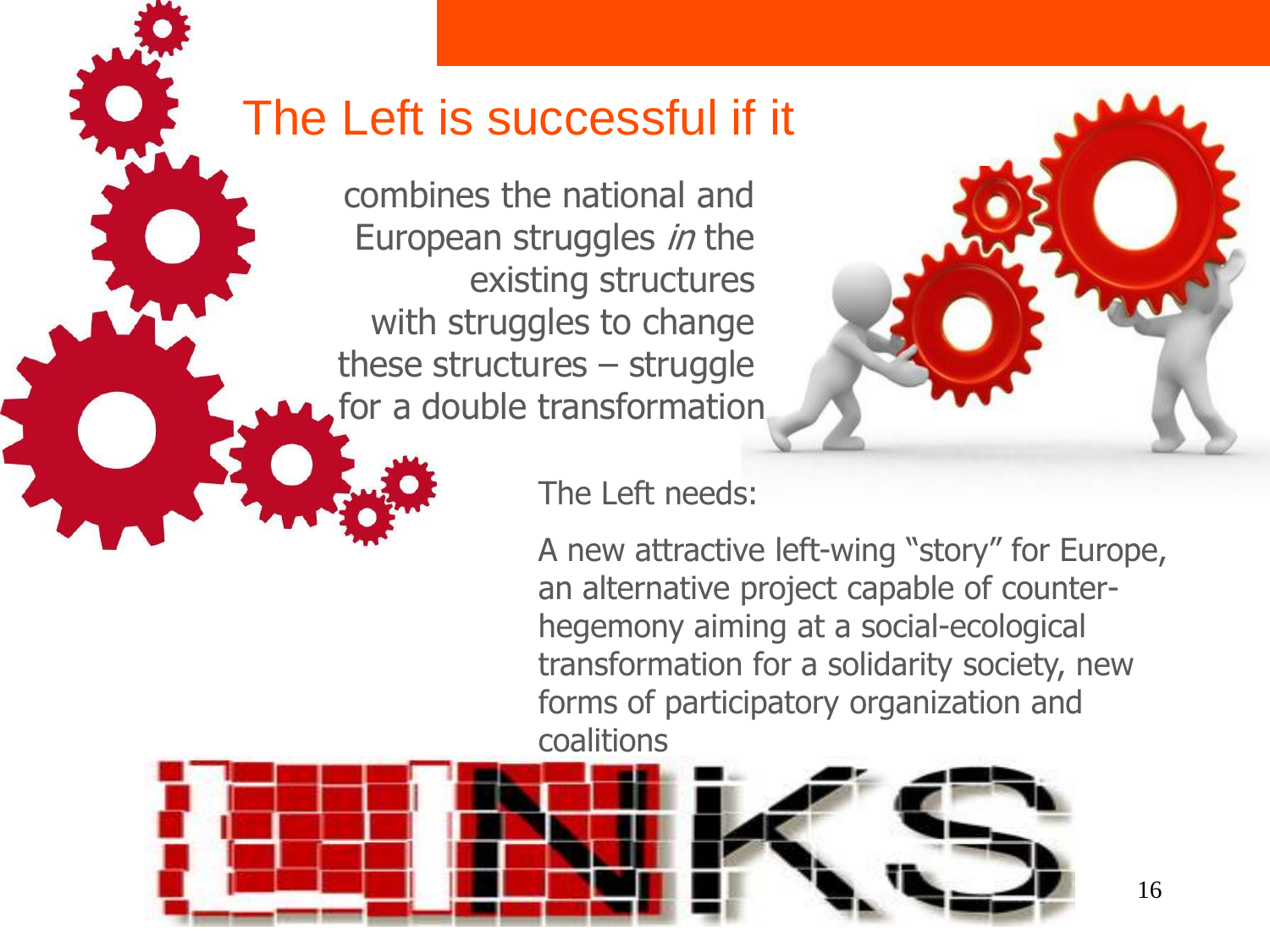### Literature:

From revolution to coalition …

[http://www.rosalux.de/publication/38610/fr](http://www.rosalux.de/publication/38610/from-revolution-to-coalition-radical-left-parties-in-europe.html) [om-revolution-to-coalition-radical-left](http://www.rosalux.de/publication/38610/from-revolution-to-coalition-radical-left-parties-in-europe.html)[parties-in-europe.html](http://www.rosalux.de/publication/38610/from-revolution-to-coalition-radical-left-parties-in-europe.html)

If you need the book (for free) please send an E-Mail to

[Hildebrandt@rosalux.de](mailto:Hildebrandt@rosalux.de)

Birgit Daiber, Cornelia Hildebrandt, Anna Striethorst (Ed.)

**FROM REVOLUTION TO COALITION -RADICAL LEFT PARTIES IN EUROPE** 

> **MANUSKRIPTE ROSA LUXEMBURG STIFTUNG**

### Many thanks for your attention!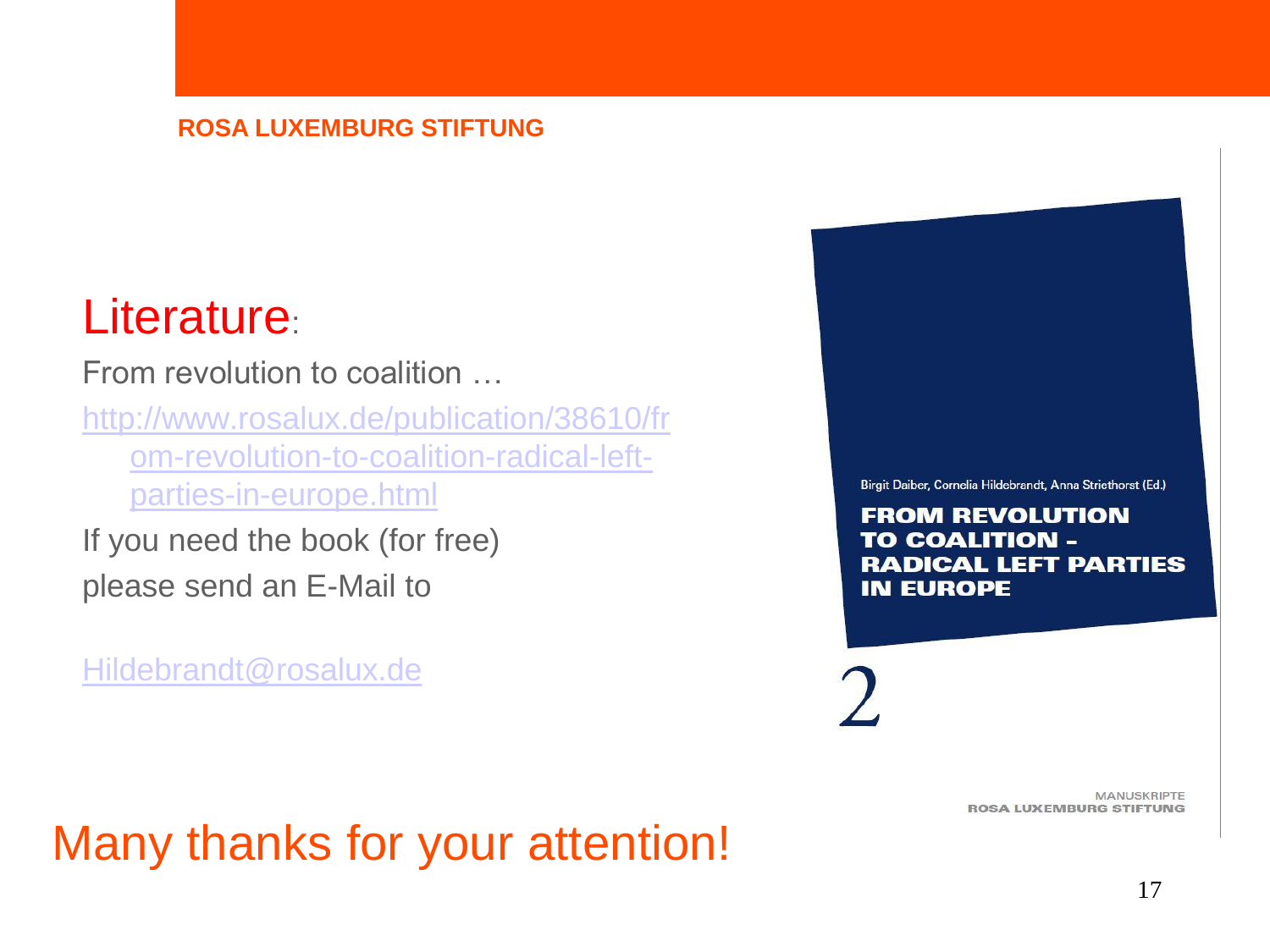### Electoral results in Greece 1990 - 2012

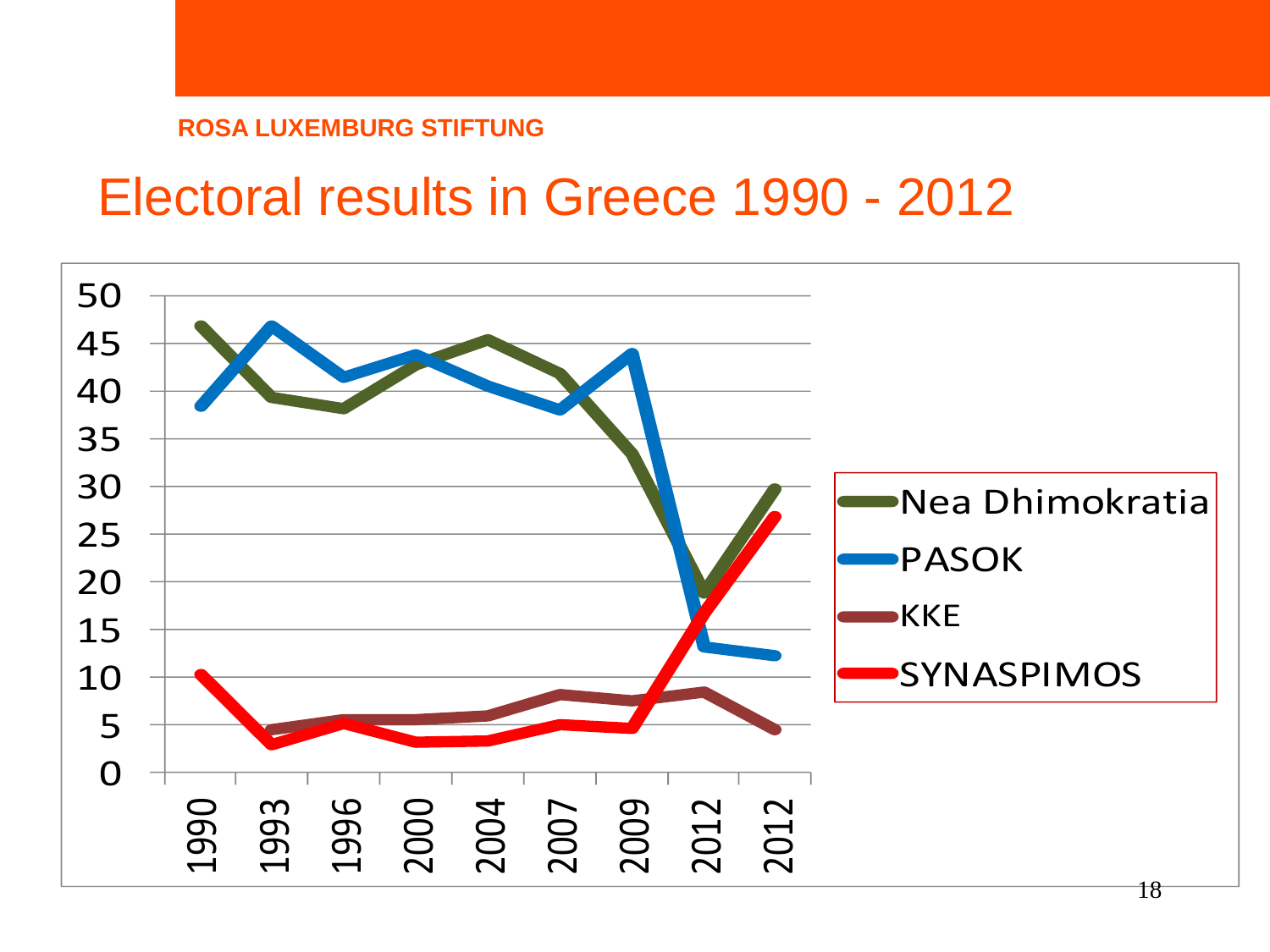### Polarization of the electorate in Greece

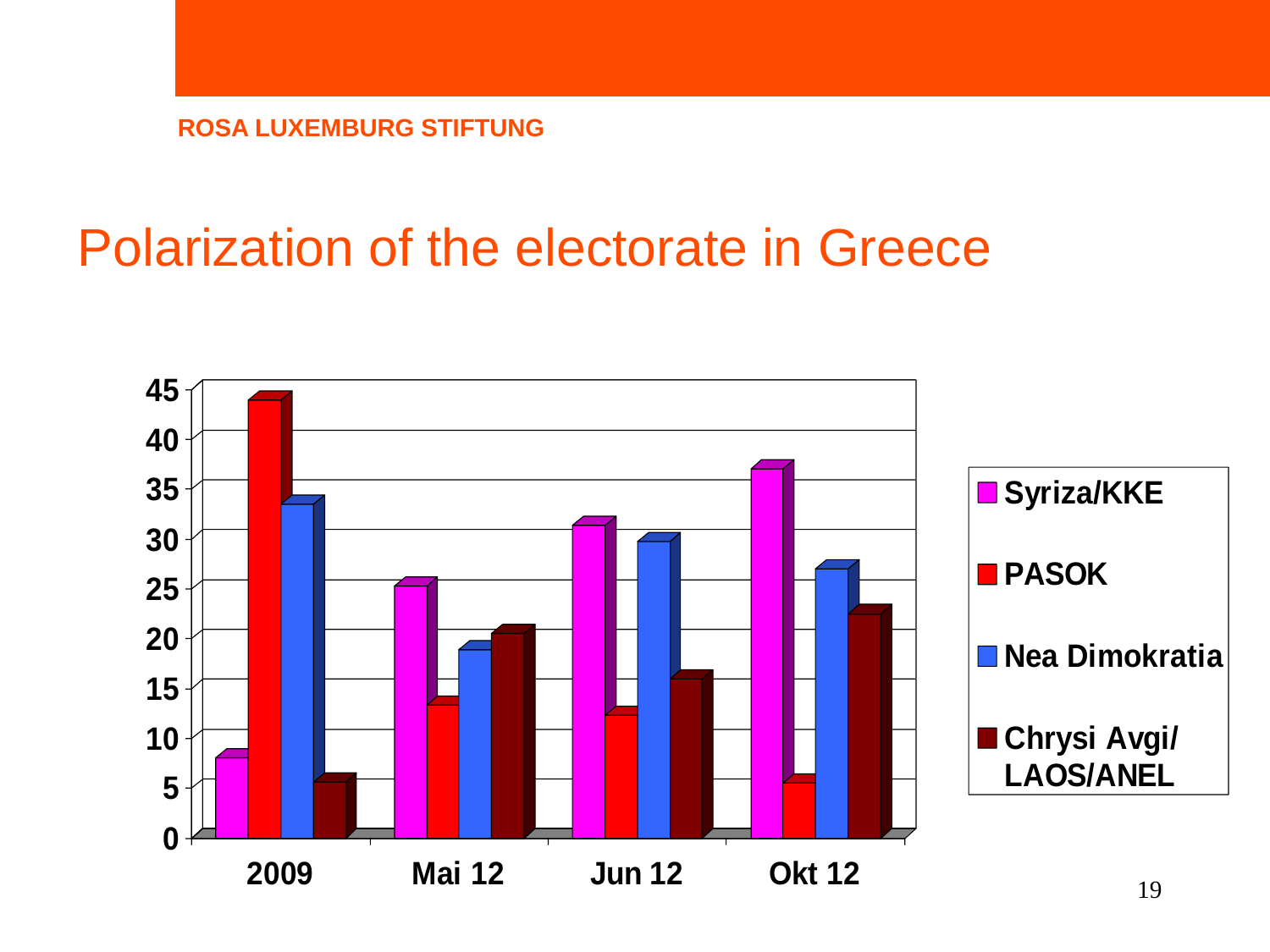# Deep change of the party system in Italy